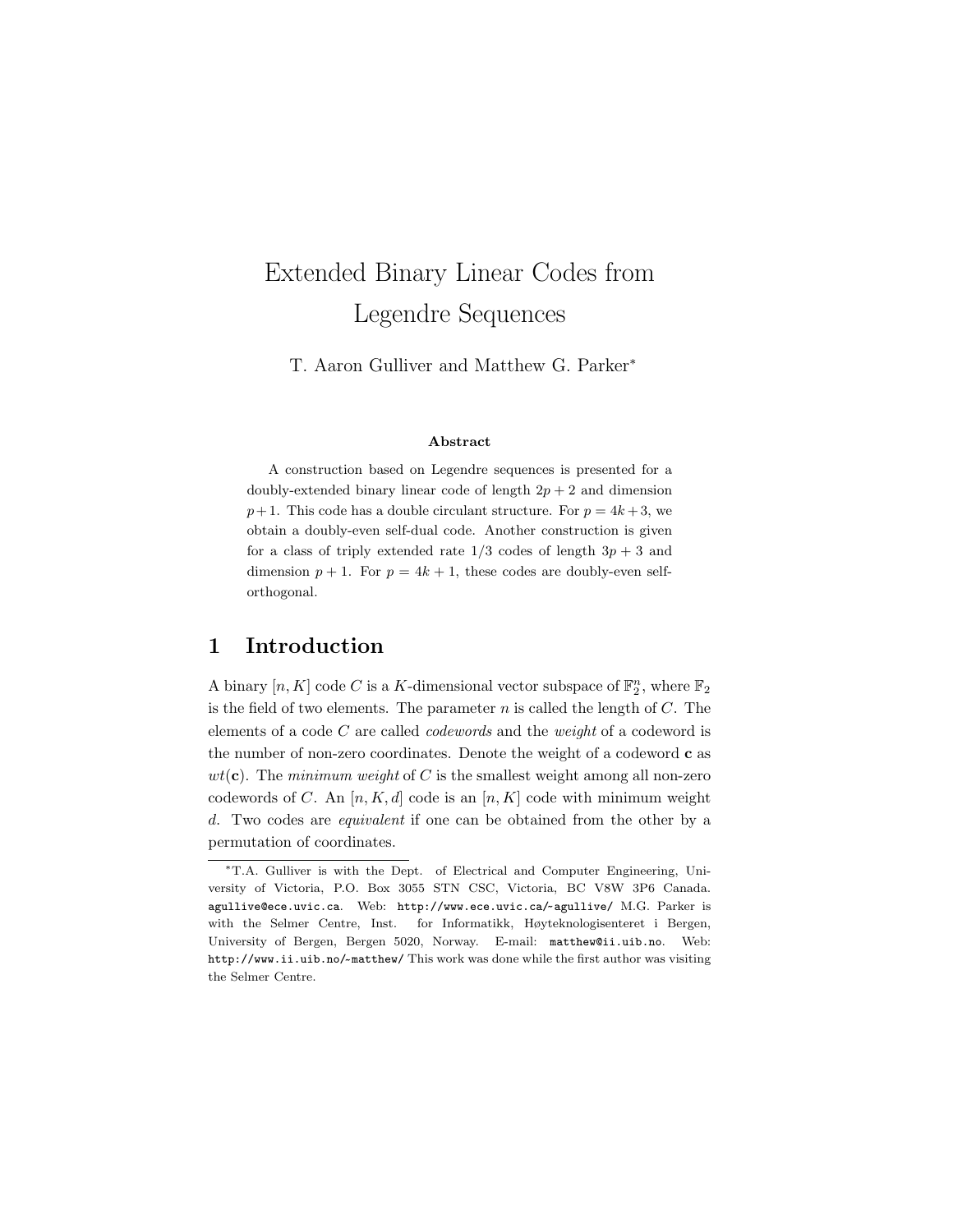The dual code  $C^{\perp}$  of C is defined as  $C^{\perp} = \{x \in \mathbb{F}_2^n | (x, y) = 0 \text{ for all } y \in \mathbb{F}_2$  $C$ } where  $(x, y)$  denotes the inner product. A code C is called self-dual if  $C = C^{\perp}$ . A self-dual code C is called *doubly-even* or *singly-even* if all codewords have weight  $\equiv 0 \pmod{4}$  or if some codeword has weight  $\equiv 2$ (mod 4), respectively.

Let  $D_p$  and  $D_b$  be codes with generator matrices of the form

$$
I_n \qquad R \tag{1}
$$

and

0 1 · · · 1 1 In+1 . . . R<sup>0</sup> 1 , (2)

respectively, where  $I$  is the identity matrix of order  $n$  and  $R$  and  $R'$  are  $n \times n$  circulant matrices. The codes  $D_p$  and  $D_b$  are called pure double circulant and bordered double circulant, respectively. The two families are collectively called double circulant codes. Many of the known self-dual codes are double circulant [2, 3, 5, 6, 9].

It was shown in  $[14]$  that the minimum weight d of a doubly-even selfdual code of length n is bounded by  $d \leq 4[n/24]+4$ . We call a doubly-even self-dual code meeting this upper bound extremal. The largest possible minimum weights of doubly-even self-dual codes of lengths up to 72 are given in [2, Table I]. This work was revised and extended to lengths up to 96 in [3, Table V]. We say that a doubly-even self-dual code with the largest possible minimum weight given in [2, Table I], [3, Table V] is extremal. Many extremal self-dual codes are double circulant [2, 3, 5, 6, 7, 9].

In this paper we employ a *Legendre sequence* [16] of length  $p$ ,  $p$  and odd prime, to build a circulant matrix which is then used to construct a bordered double circulant code of length  $n = 2p + 2$  and dimension  $K = p + 1$ . We show that these codes have good distance, in particular when 2 is a quadratic nonresidue, mod p. For  $p = 4k + 3$ , we show that these codes are self-dual. Another construction based on these sequences is used to obtain a class of triply extended rate  $1/3$  codes of length  $3p+3$  and dimension  $p+1$ . For  $p = 4k+1$ , these codes are doubly-even self-orthogonal.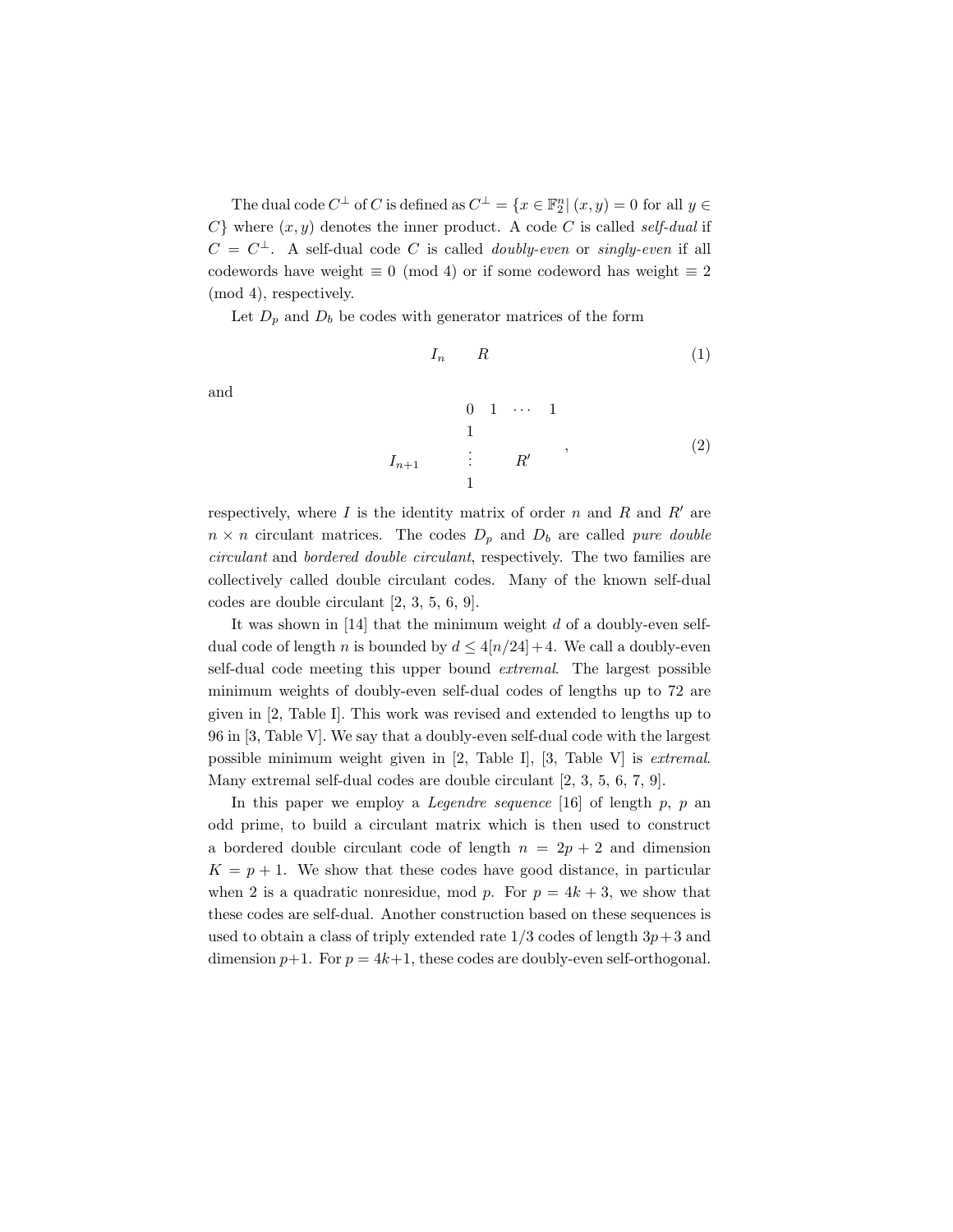### 2 The Construction

#### 2.1 Legendre Sequences

Let  $a$  be a primitive integer root, mod  $p$ , where  $p$  is an odd prime. Let  $\mathcal{A} = \{a^{2i}\}\$ be the set of even powers of a, mod p, and  $\mathcal{B} = \{a^{2i+1}\}\$ be the set of odd powers of a, mod p.

**Definition 1.** The binary Legendre sequence, s, of length p (see e.g.  $[1,$ 10]), satisfies

$$
\mathbf{s} = (s_0, s_1, \dots, s_{p-1}) \quad | \quad s_0 = 0, s_t = 1 \text{ if } t \in \mathcal{A}, s_t = 0 \text{ if } t \in \mathcal{B}.
$$

We have chosen in this case to assign  $s_0 = 0$ , but we retain the possibility to assign 0 or 1 to  $s_0$ .

**Definition 2.** The alternative Legendre sequence  $\tilde{\mathbf{s}}$ , has  $\tilde{s}_0 = 1$ , and  $\tilde{s}_t =$  $s_t$  if  $t \neq 0$ .

Define  $\mathbf{u} = (u_0, u_1, \dots, u_{p-1})$  as the cyclic autocorrelation of s with

$$
u_j = \sum_{t=0}^{p-1} (-1)^{s_t - s_{t+j}},
$$

where the index of s is taken mod  $p$ . Similarly, define  $\tilde{u}$  as the cyclic autocorrelation of  $\tilde{s}$ . The following properties of  $s$  and  $\tilde{s}$  are well-known

#### Lemma 1.  $|16|$

$$
u_0 = \tilde{u}_0 = p,
$$
  
\n
$$
u_j, \tilde{u}_j = -1,
$$
  
\n
$$
u_j, \tilde{u}_j \in \{1, -3\},
$$
  
\n
$$
j \neq 0, p = 4k + 3,
$$
  
\n
$$
j \neq 0, p = 4k + 1,
$$
  
\n
$$
u_j + \tilde{u}_j = -2,
$$
  
\n
$$
j \neq 0.
$$

In the sequel we make particular use of the property that  $u_j + \tilde{u}_j = -2$ when  $j \neq 0$  or p to construct, for all odd primes p, a double circulant code of length 2p. We illustrate the code construction by means of an example.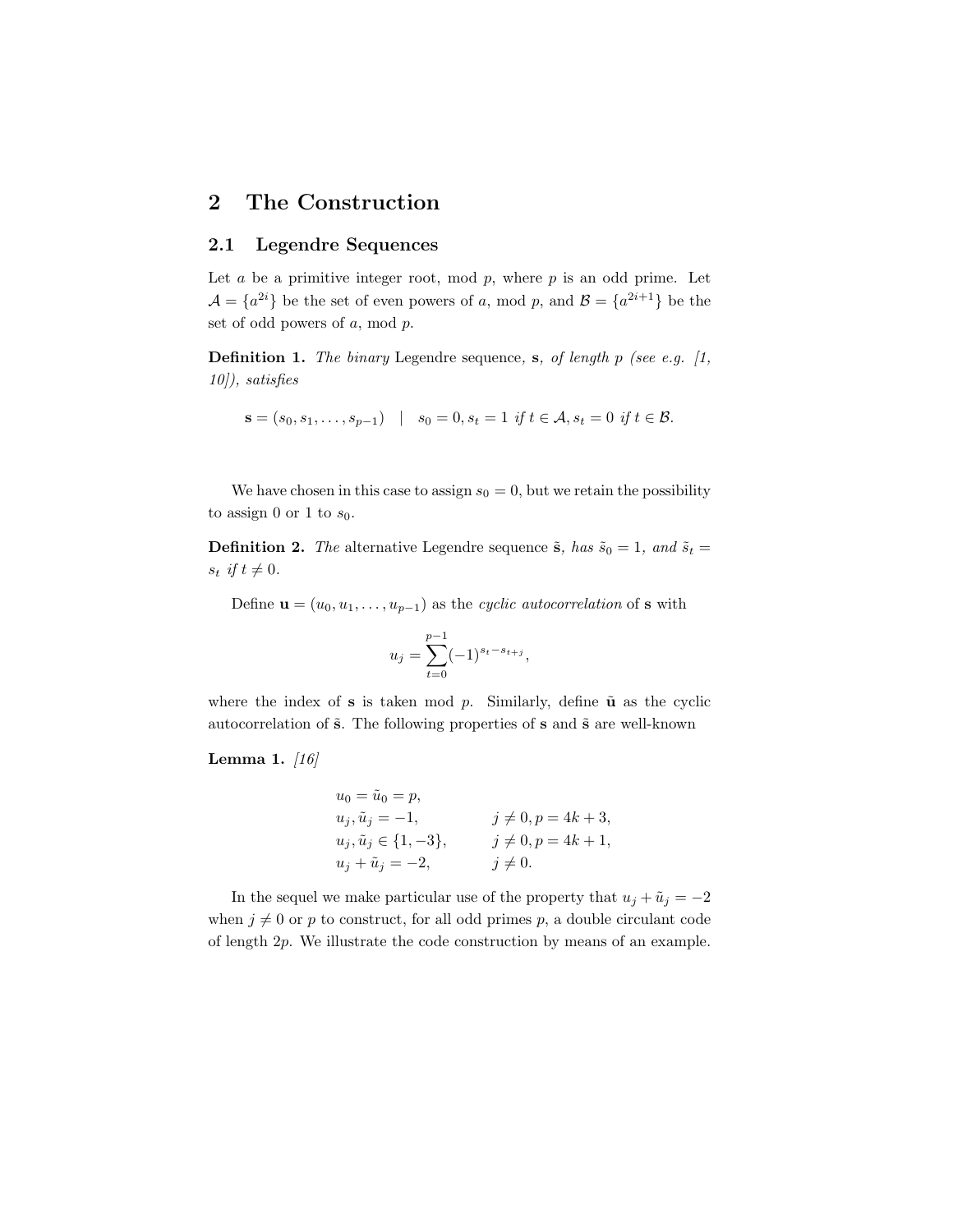### 2.2 Example

Consider the length  $p = 5$  Legendre sequence  $s = 01001$ , where  $s_t =$ 1 for  $t \in \mathcal{A} = \{1, 4\}$  and  $s_t = 0$  for  $t \in \mathcal{B} = \{2, 3\}$ . The alternative Legendre sequence is  $\tilde{s} = 11001$ . It follows that  $u = 5, -3, 1, 1, -3$  and  $\tilde{\mathbf{u}} = 5, 1, -3, -3, 1$ , and therefore  $\mathbf{u} + \tilde{\mathbf{u}} = 10, -2, -2, -2, -2$ . This suggests that appropriate bordering of the concatenation of the circulant matrices formed by  $s$  and  $\tilde{s}$  by two additional columns could give a matrix with orthogonal rows, and this proves to be the case for  $p = 4k + 3$ .

For the example above, concatenating the circulant matrices formed from the Legendre and alternative Legendre sequences gives

> $D' = 01010|01110$ 01001|11001 10100|11100 00101|00111 10010|10011

This is a double circulant generator matrix for a [10, 5, 3] binary linear code  $(D'$  always generates a cyclic code). The above matrix can be bordered by the all-ones and all-zeroes columns, and then the all-ones row resulting in

D = 11|11111|11111 10|01001|11001 10|10100|11100 10|01010|01110 10|00101|00111 10|10010|10011 .

D can be transformed into a bordered double circulant generator matrix for a [12, 6, 4] optimal binary linear code, as will be shown later.

We generalise this construction to any length  $p$  Legendre sequence in the next section.

### 2.3 The Doubly-Extended Legendre Code Construction

Let  $\mathbf{q} = \mathbf{s}|\tilde{\mathbf{s}}$ .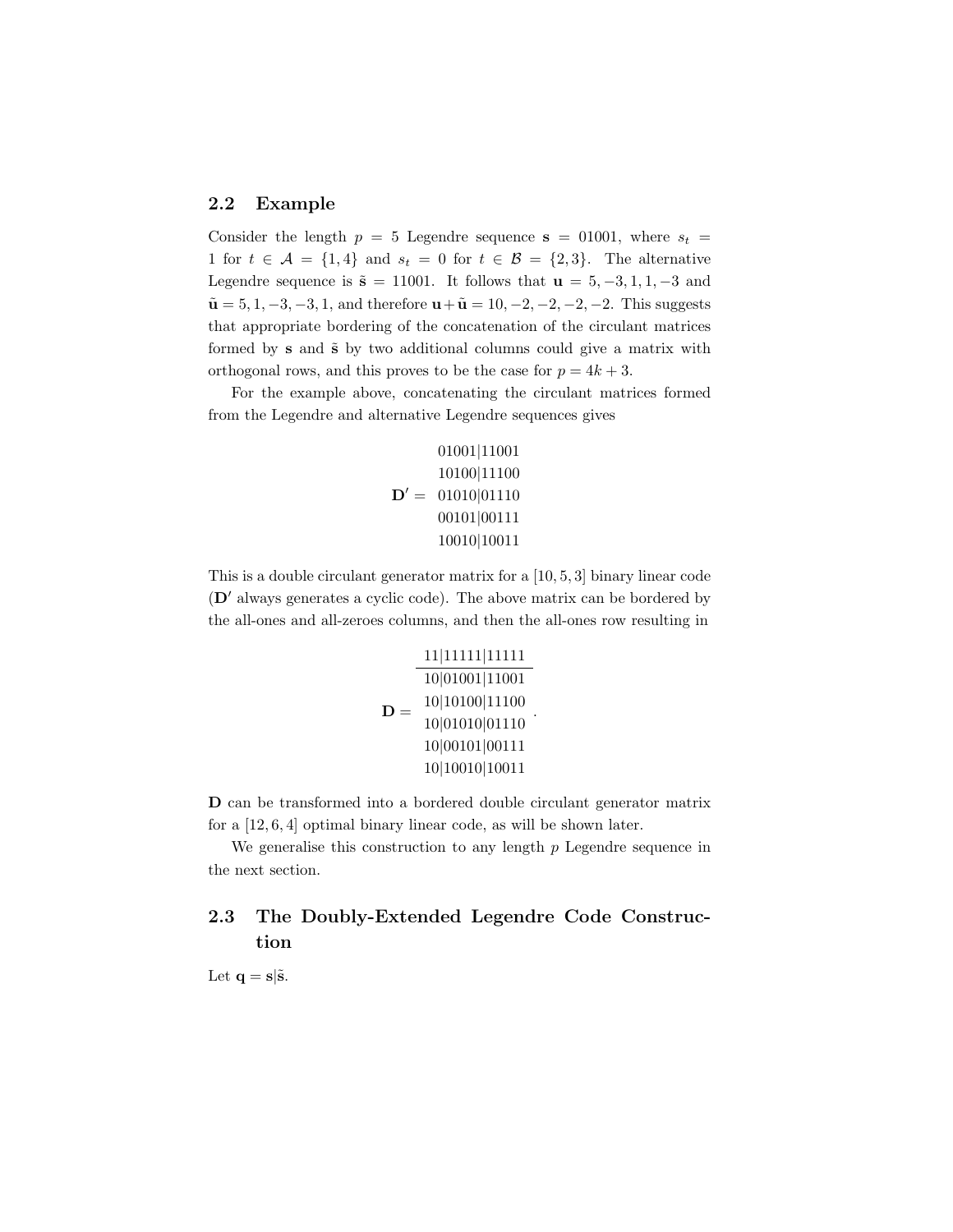Lemma 2.

$$
wt(\mathbf{q})=p.
$$

*Proof.* ¿From the definition of s, wt(s) =  $(p-1)/2$  and therefore wt(s) =  $(p-1)/2 + 1$ . Thus wt(**q**) = 2 $(p-1)/2 + 1 = p$ .  $\Box$ 

Define  $\rho = (\rho_0, \rho_1, \ldots, \rho_{2p-1})$  as the cyclic autocorrelation of **q**, where

$$
\rho_j = \sum_{t=0}^{2p-1} (-1)^{q_t - q_{t+j}},
$$

and the index of  $q$  is taken mod  $2p$ .

Lemma 3.

$$
\rho_j = -2, \qquad 0 < j < 2p, \ j \neq p.
$$

 $\Box$ *Proof.* Follows immediately from Lemma 1 as  $\rho_j = u_j + \tilde{u}_j$ .

Define  $\mathbf{w} = (w_0, w_1, \dots, w_{p-1})$  as the  $\{0, 1\}$ -cyclic autocorrelation of  $\mathbf{q}$ , where

$$
w_j = \sum_{t=0}^{2p-1} q_t q_{t+j},
$$

and the index of  $q$  is taken mod  $2p$ . Note that this is a shortened version of the complete autocorrelation as we are only concerned with the first  $p$ elements.

#### Theorem 1.

$$
w_j = 2k + 1,
$$
  $p = 4k + 3,$   $0 < j < p,$   
= 2k,  $p = 4k + 1,$   $0 < j < p.$ 

*Proof.* We can alternatively define  $w_j$  by  $w_j = |\{t|q_t = q_{t+j} = 1, 0 \leq t <$ 2p}|. Define the set  $\mathbf{A} = \{t | q_t \neq q_{t+j}, 0 \leq t < 2p\}.$ 

Consider the set of bit pairs  $\{(q_t, q_{t+j})\}, 0 \leq t < 2p$ . We have that  $w_j = |\{t|(q_t, q_{t+j}) = (1, 1)\}|$ , and  $\text{wt}(q) = |\{t|(q_t, q_{t+j}) = (1, 0)\}|$  $|\{t|(q_t, q_{t+j}) = (0, 1)\}|$ . It follows that  $2 \times \text{wt}(q) = |\{t|(q_t, q_{t+j}) = (1, 0)\}| +$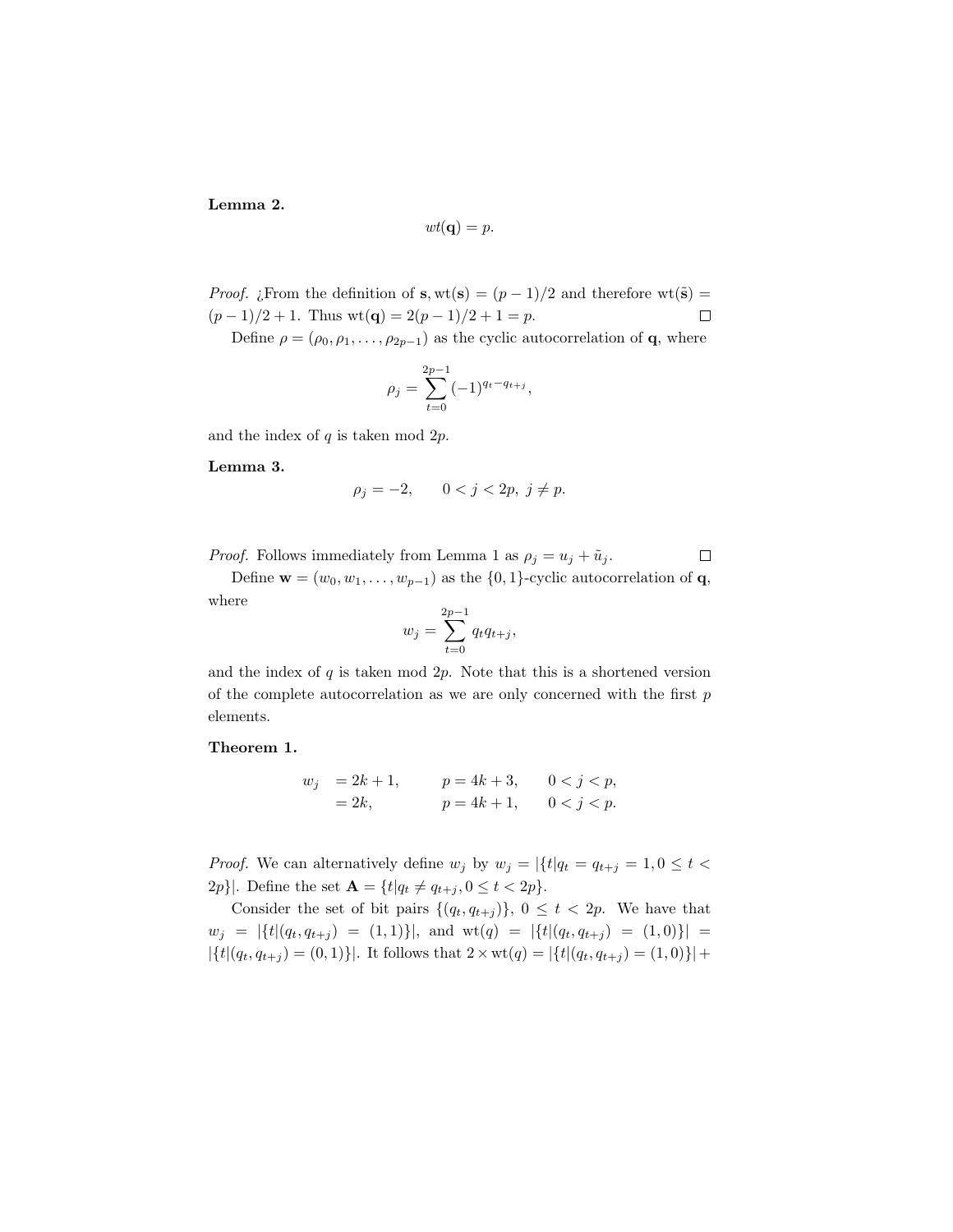$|\{t|(q_t, q_{t+j}) = (0, 1)\}| = |\{t|(q_t, q_{t+j}) = (1, 0) \text{ or } (0, 1)\}| = |\mathbf{A}|.$  Therefore it follows that

$$
\text{wt}(\mathbf{q}) = |\{t|q_t = 1\}| = w_j + \frac{|\mathbf{A}|}{2}.\tag{3}
$$

Lemma 3 implies that  $|\mathbf{A}| = p + 1$  which, together with Lemma 2 and (3), gives  $w_j = \frac{p-1}{2}$ , and the theorem follows.  $\Box$ 

Let  $\mathbf{d}_i$  be the *i*th row of  $\mathbf{D}'$ . An immediate corollary of Theorem 1 is

#### Corollary 1.

$$
wt(\mathbf{d}_i + \mathbf{d}_j) = p + 1.
$$

Let  $s$  be a length  $p$  Legendre sequence, where  $p$  is a prime integer, and **S** and **S** be the  $p \times p$  circulant matrices with **s** and  $\tilde{\mathbf{s}}$  as their first rows, respectively. Then

$$
\mathbf{D}'=\mathbf{S}|\tilde{\mathbf{S}}
$$

is a length  $2p$  double circulant binary linear code of dimension  $p$ . Let 1 be the  $p \times 1$  all-ones vector and **0** be the  $p \times 1$  all-zeroes vector. Then

$$
\mathbf{D} = \begin{array}{cc} 11\mathbf{1}^T & |\mathbf{1}^T \\ \mathbf{10S} & |\tilde{\mathbf{S}} \end{array}
$$

is a length  $2p+2$  bordered double circulant binary linear code of dimension  $p + 2.$ 

**Theorem 2.** The code with generator matrix **D** for  $p = 4k + 3$  is a doublyeven self-dual code.

*Proof.* Since  $4|2p+2$  when p is an odd prime, the first row of **D** has weight a multiple of 4. The rows of S have weight  $(p-1)/2$  and the rows of  $\tilde{\mathbf{S}}$ have weight  $(p+1)/2$ . Adding these together gives  $2p/2 = p$ . The all-ones column adds weight 1 to each row, so all rows of **D** have weight  $p + 1$ . ¿From Corollary 1, the weight of the sum of any two rows of  $\mathbf{D}'$  is even, and this also holds for the rows of D, so the rows are orthogonal. When  $p = 4k + 3$ ,  $p + 1 = 4k + 4$  so the weight of all rows is divisible by 4. Therefore from [12], the code is doubly-even self-dual.  $\Box$ 

It is obvious that the minimum distance of the code generated by  **is** upperbounded by  $p + 1$ .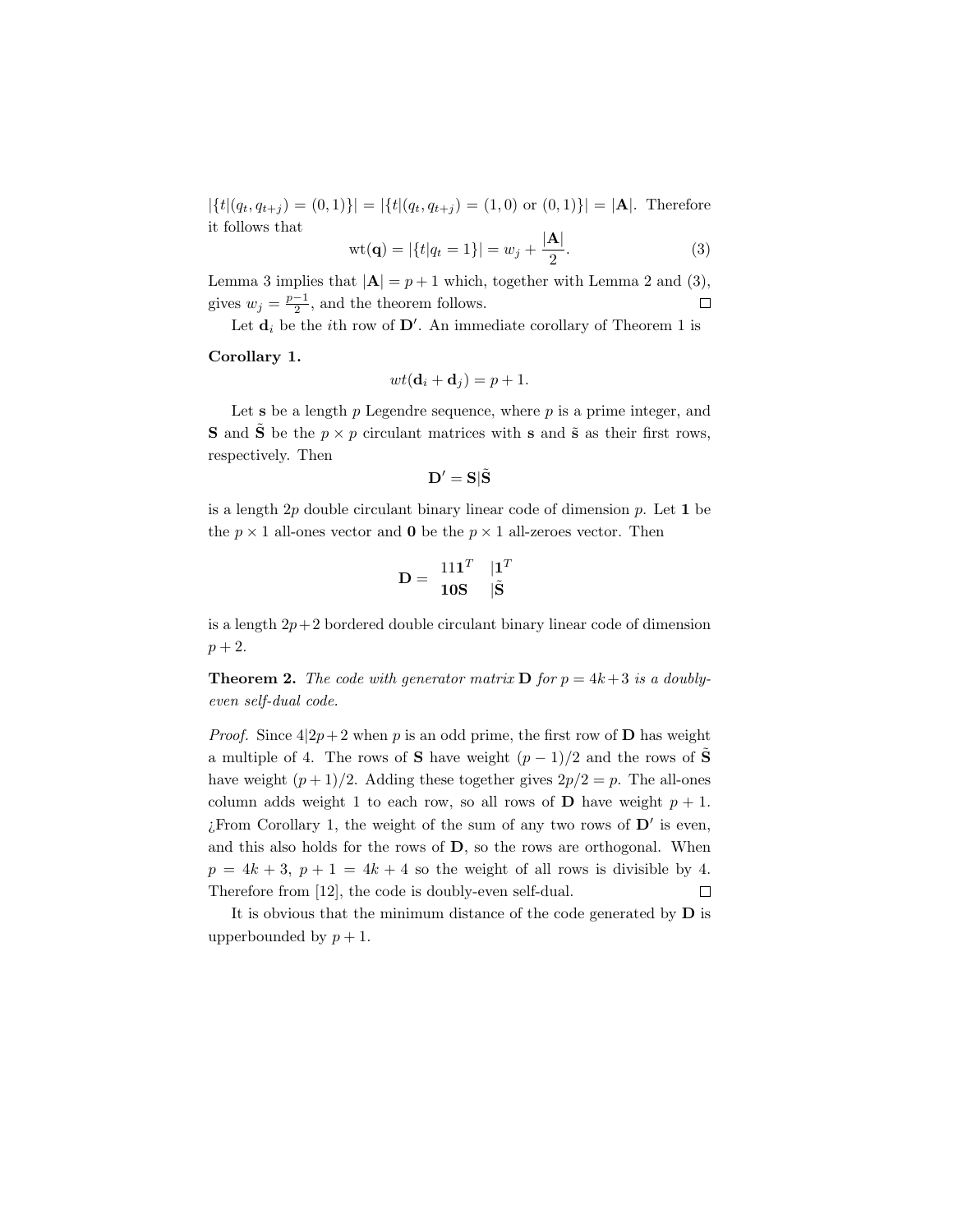#### 2.4 Reduced Echelon Form

It is often desirable to have a code in systematic or reduced echelon form

#### I|P

where **I** is the  $p \times p$  identity matrix. The double circulant form of our construction should then be converted to the form (1). To achieve this, it is necessary that  $S$  or  $\tilde{S}$  be invertible. This in turn implies that s or  $\tilde{s}$ , when viewed as polynomials,  $s(x)$  or  $\tilde{s}(x)$ , should be invertible, mod  $x^p + 1$ , mod 2. It turns out that, for  $p = 8k \pm 1$ ,  $s(x)$  and  $\tilde{s}(x)$  are never invertible, for  $p = 8k + 3$  s(x) is always invertible, and for  $p = 8k - 3$   $\tilde{s}(x)$  is always invertible. These conditions reflect the fact that 2 is a quadratic residue for  $p = 8k \pm 1$  and a quadratic nonresidue for  $p = 8k \pm 3$ . Therefore a row echelon form for the doubly-extended Legendre code, D, with the identity in the first p+2 or last p+2 columns, can only be achieved when  $p = 8k \pm 3$ , i.e. neither columns 0 to  $p+1$ , or columns  $p+2$  to  $2p+3$  are information sets). Let  $\overline{s(x)}$  denote that every coefficient of  $s(x)$  is negated. Then, when  $p = 8k \pm 3$ , it can be shown that

$$
\begin{aligned}\n\tilde{s}(x)^{-1} &= \tilde{s}(x)^{2} = \overline{s(x)} & \mod x^{p} + 1, \mod 2, & p = 8k - 3 \\
s(x)^{-1} &= s(x)^{2} = \overline{\tilde{s}(x)} & \mod x^{p} + 1, \mod 2, & p = 8k + 3 \\
\tilde{s}(x)^{-1}s(x) &= \overline{\tilde{s}(x)} & \mod x^{p} + 1, \mod 2, & p = 8k - 3 \\
s(x)^{-1}\tilde{s}(x) &= \overline{s(x)} & \mod x^{p} + 1, \mod 2, & p = 8k + 3.\n\end{aligned}
$$

Therefore, when 2 is a quadratic nonresidue, mod p, we obtain a  $p \times p$ circulant matrix, **P**, whose first row is the negation of  $\tilde{s}$  for  $p = 8k - 3$ , and the negation of s for  $p = 8k + 3$ . In this case, we obtain a double circulant code having the first row of the circulant matrix as defined above. When  $p = 8k + 3$ , the codes (bordered or pure) are equivalent to those given in [15, 13, 8, 11].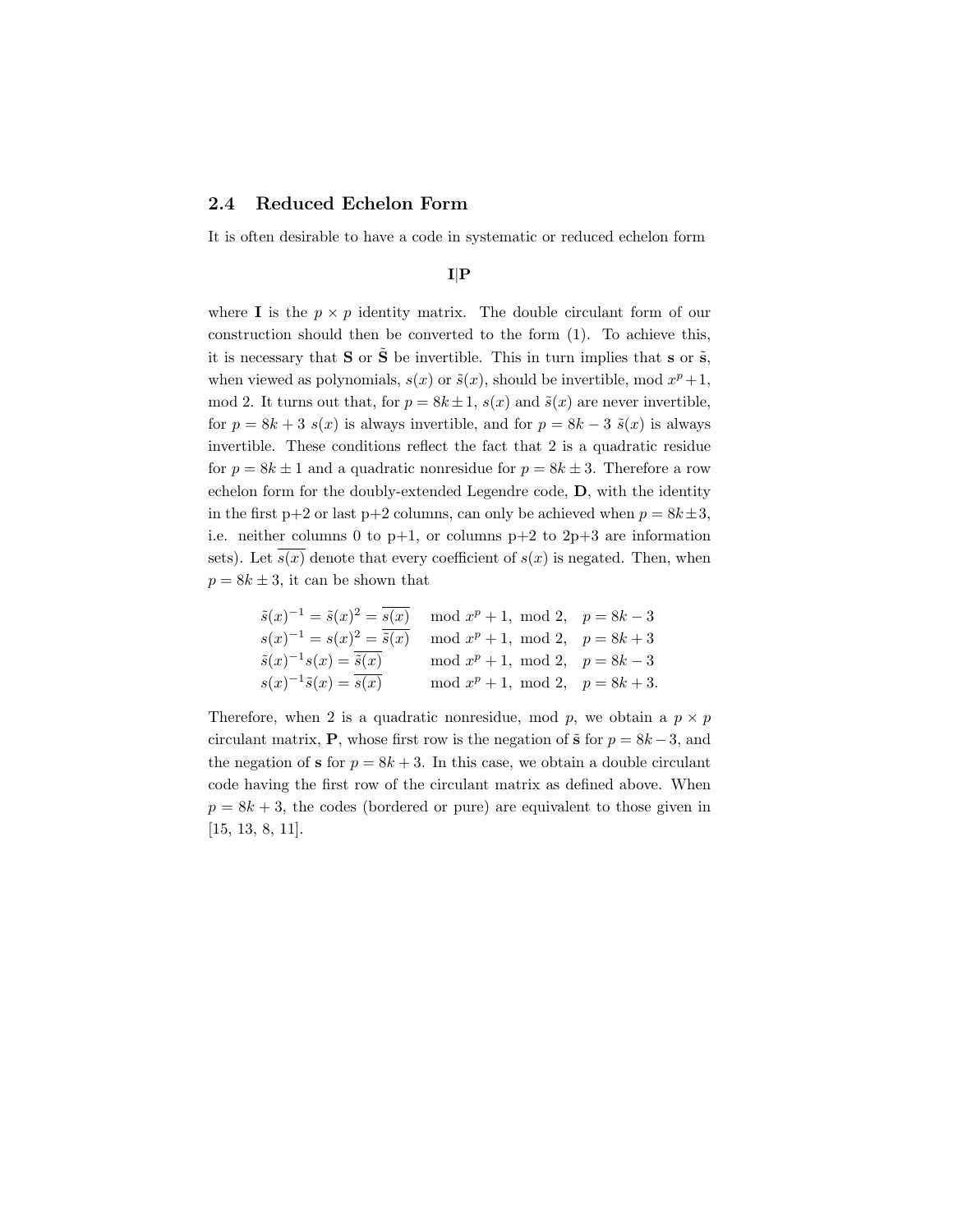#### 2.4.1 Example

For  $p = 5$ ,  $\tilde{s} = 11001$  and  $\tilde{s}(x) = x^4 + x + 1$  has multiplicative order 3 mod  $x^5 + 1 \pmod{2}$ . Moreover  $\tilde{s}(x)^{-1} = x^3 + x^2 + 1$ . Thus

| 11001       |                                       | 10110 |
|-------------|---------------------------------------|-------|
| 11100       |                                       | 01011 |
| $S = 01110$ | and $\tilde{\mathbf{S}}^{-1} = 10101$ |       |
| 00111       |                                       | 11010 |
| 10011       |                                       | 01101 |

since  $\tilde{\mathbf{S}}^{-1}\tilde{\mathbf{S}} = \mathbf{I}$ . Thus

$$
\tilde{\mathbf{S}}^{-1}\mathbf{D}'=\mathbf{P}|\mathbf{I}
$$

where

$$
00110\n00011\n\nP = 10001\n11000\n01100
$$

since

$$
\tilde{s}(x)^{-1}s(x) = (x^3 + x^2 + 1)(x^4 + x) \bmod x^5 + 1 = x^3 + x^2
$$

The generator matrix then has the form

$$
\mathbf{G} = \begin{bmatrix} 100000|011111 \\ 010000|100011 \\ 001000|110001 \\ 000100|111000 \\ 000010|101100 \\ 000001|100110 \end{bmatrix}
$$

This is a bordered double circulant generator matrix for a [12, 6, 4] binary linear code.

## 3 The Double Circulant Codes

The most well-known case is  $p = 11$  as the [24, 12, 8] Golay code is obtained. Note that  $p = 7$  is the first case where both **S** and  $\tilde{S}$  are singular, but in this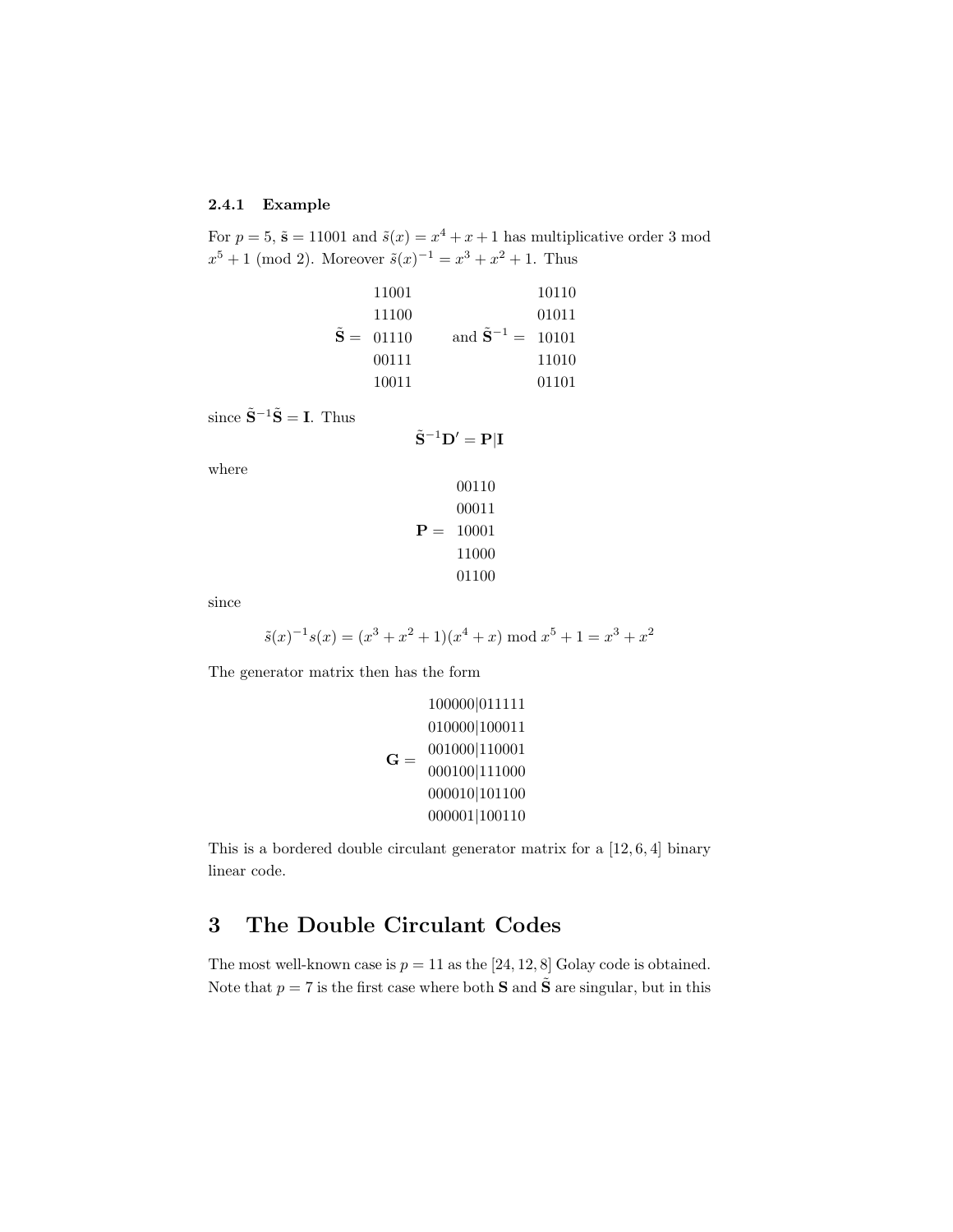case we obtain an extremal code. Table 1 shows the Hamming distances for the first 40 codes ( $n \leq 180$ ) constructed from **D**. The extremal codes are denoted by a  $**$ . For large n, it was not possible to find the minimum distance, so in these cases bounds are given. Of particular interest is when  $p = 8k \pm 1$ , since in these cases it is not possible to obtain a bordered double circulant code. Such primes are marked in table 1 with a  $4$ .

Table 1: Hamming Distances for the Doubly-Extended Double Circulant Codes

| р   | $\boldsymbol{d}$ | р         | d     | $\,p$     | d      | р          | a         | $\,p$ | a         |
|-----|------------------|-----------|-------|-----------|--------|------------|-----------|-------|-----------|
| 3   | $4^*$            | 29        | 12    | 61        | 20     | 101        | $20 - 30$ | 139   | $20 - 44$ |
| 5   | 4                | $31^{#}$  | 8     | 67        | $24^*$ | 103#       | 20        | 149   | $18 - 50$ |
| 7#  | $4^*$            | 37        | 12    | 71#       | 12     | 107        | $20 - 36$ | 151#  | <b>20</b> |
| 11  | $8*$             | 41#       | 10    | 73#       | 14     | 109        | $20 - 36$ | 157   | $16 - 52$ |
| 13  | 8                | 43        | $16*$ | $79^{\#}$ | 16     | 113#       | 16        | 163   | $16 - 56$ |
| 17# | 6                | $47^{\#}$ | 12    | 83        | 24     | $127^{\#}$ | 20        | 167#  | $16 - 24$ |
| 19  | 8*               | 53        | 20    | 89#       | 18     | 131        | $20 - 44$ | 173   | $16 - 62$ |
| 23# | 8                | 59        | 20    | 97#       | 16     | 137#       | $18 - 22$ | 179   | $16 - 60$ |

 $i$ From Table 1 one observes that, in general, the codes for  $p = 8k \pm 1$ have lower minimum Hamming distance than those for  $p = 8k \pm 3$ . A lower bound on the minimum Hamming distance of the unextended form of the codes (given by  $\mathbf{D}'$ ), when  $p = 8k \pm 3$ , can be obtained from the lower bound on Hamming distance for double circulant codes [11]

$$
d \ge \frac{2(p+\sqrt{p})}{\sqrt{p}+3}.
$$

The corresponding bound for **D** (when  $p = 8k \pm 3$ ) is

$$
d \ge \frac{2p + 3\sqrt{p} + 3}{\sqrt{p} + 3}.
$$

However, the bounding technique of [11] cannot easily adapted to the case when  $p = 8k \pm 1$ . This is because in this case  $n(x)^{i} = n(x)$  and  $q(x)^{i} = q(x)$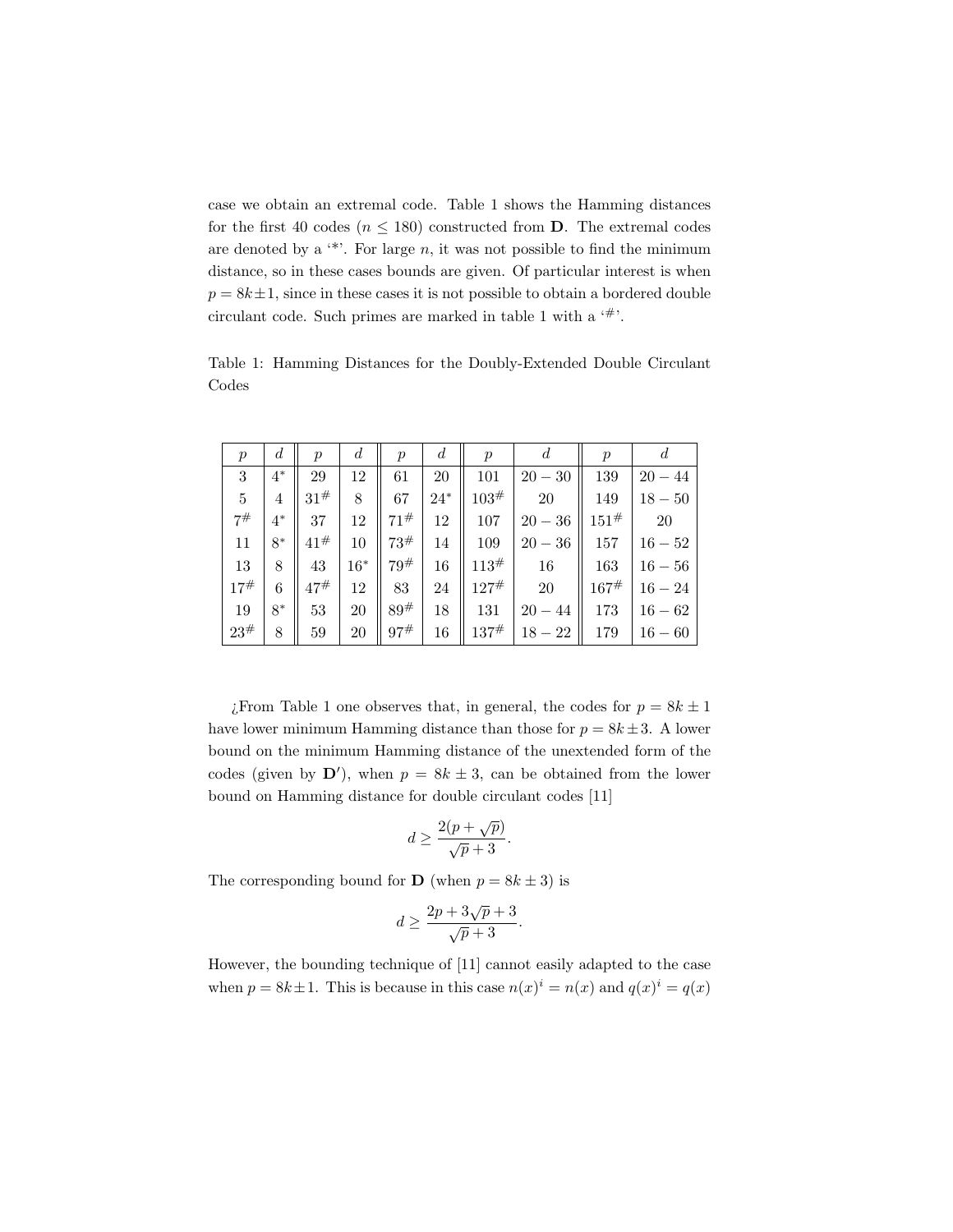for all i where  $q(x)$  are the quadratic residues and  $n(x)$  are the quadratic nonresidues.

### 4 A Construction for Rate 1/3 Codes

Now consider the  $[3p, p, d]$  codes with generator matrices

$$
\mathbf{E}' = \mathbf{I}|\mathbf{D}' = \mathbf{I}|\mathbf{S}|\tilde{\mathbf{S}}.
$$

These can be extended to  $[3p+3, p+1, d]$  codes with generator matrices

|  |  | $\mathbf{E} = \begin{bmatrix} 0 & \mathbf{0}^T \\ 1 & \mathbf{I} \end{bmatrix} \mathbf{D} = \begin{bmatrix} 0 & \mathbf{0}^T \\ 1 & \mathbf{I} \end{bmatrix} \begin{bmatrix} 1 & 1 \\ 1 & \mathbf{0} \end{bmatrix} \begin{bmatrix} \mathbf{1}^T \\ \mathbf{S} \end{bmatrix} \begin{bmatrix} \mathbf{1}^T \\ \mathbf{S} \end{bmatrix}$ |  |  |  |
|--|--|---------------------------------------------------------------------------------------------------------------------------------------------------------------------------------------------------------------------------------------------------------------------------------------------------------------------------------------|--|--|--|
|  |  |                                                                                                                                                                                                                                                                                                                                       |  |  |  |

**Theorem 3.** The code with generator matrix **E** for  $p = 4k + 1$  is a doublyeven self-orthogonal code.

*Proof.* Since  $4|2p+2$  when p is an odd prime, the first row of **E** has weight a multiple of 4. The rows of S have weight  $(p+1)/2$  and the rows of  $\tilde{S}$  have weight  $(p-1)/2$ . Adding these together gives  $2p/2 = p$ . The remaining columns in E add 3 to the weight of each of these rows, so they have weight  $p + 3$ . ¿From Corollary 1, the weight of the sum of any two rows of  $\mathbf{D}'$  is even, so the rows are orthogonal. The inner product of the first row of  $D'$ with any other row is 1, therefore the first column makes the first row of  $E$ orthogonal to the others. When  $p = 4k + 1$ ,  $p + 3 = 4k + 4$  so the weight of all rows is divisible by 4. Therefore from [12], the code is doubly-even self-orthogonal.  $\Box$ 

Deleting the first row and 3 columns in E we obtain the following.

**Corollary 2.** The code with generator matrix  $\mathbf{E}'$  for  $p = 4k + 1$  is a singlyeven self-orthogonal code.

### 4.1 Example

Consider as before the length  $p = 5$  Legendre sequence. The circulant matrices formed from the Legendre and alternative Legendre sequences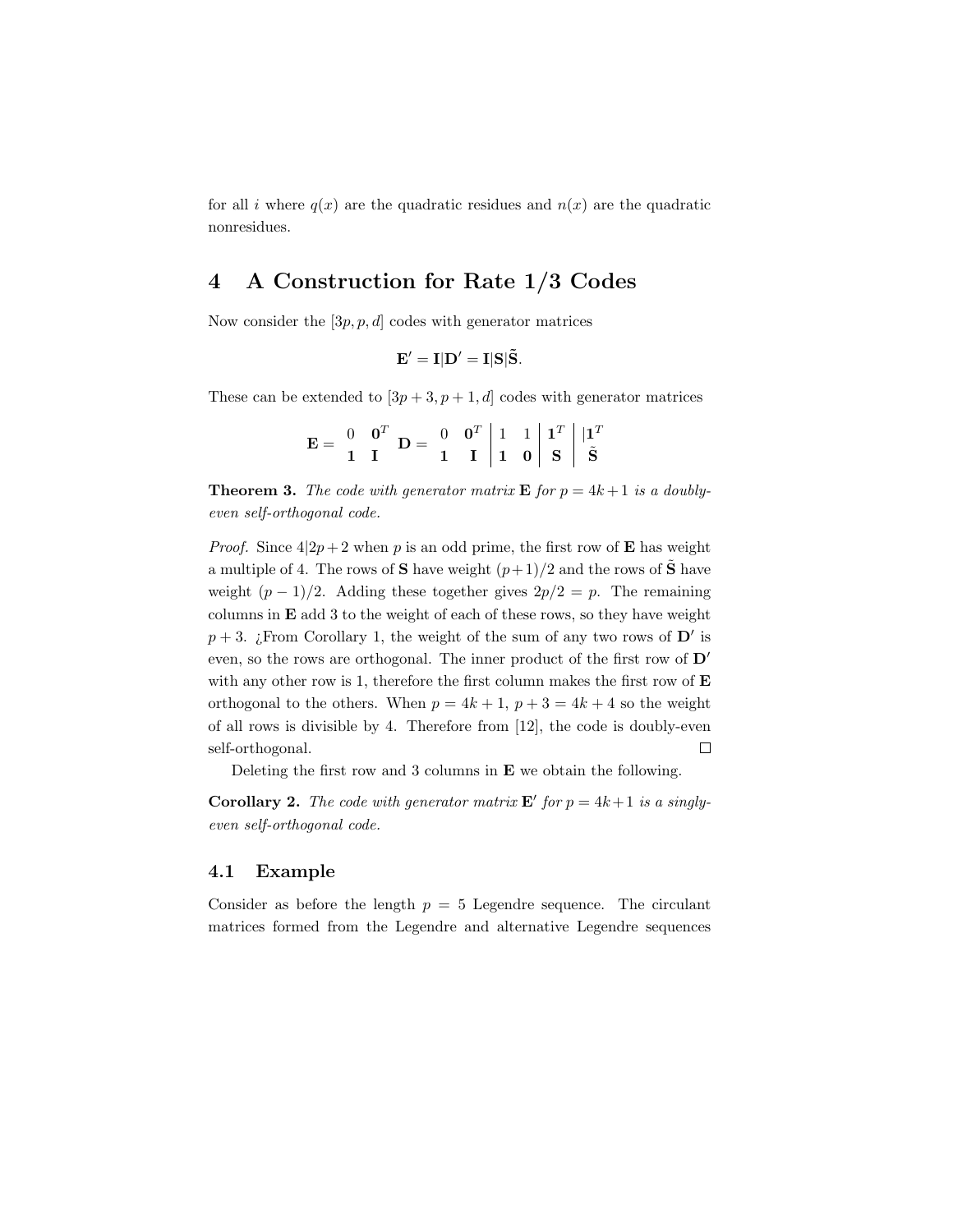```
\mathbf{E}' = 00100|01010|0111010000|01001|11001
      01000|10100|11100
      00010|00101|00111
      00001|10010|10011
```
This is the generator matrix for a [15, 5, 6] self-orthogonal quasi-cyclic code. This leads to the following extended code

> ${\bf E} =$ |00000|11111|11111 |10000|01001|11001 |01000|10100|11100 |00100|01010|01110 |00010|00101|00111 |00001|10010|10011 .

**E** is a bordered generator matrix for an  $[18, 6, 8]$  optimal self-orthogonal binary linear code.

Table 2 gives the distances of the first few codes generated from  $E'$ , and Table 3 gives distances and bounds for **E** up to  $p = 151$ . Note that the code from  $E'$  has distance 2 less than the corresponding code from  $E$ . Several of these codes attain the lower bound on the maximum minimum distance for a binary linear code  $[4]$ . For large n, it was not possible to find the minimum distance, so in these cases bounds are given.

Table 2: Hamming Distances for Codes Generated Using  $E'$ 

| $\mathfrak{p}$ | d  | $\overline{p}$ | d  |
|----------------|----|----------------|----|
| 5              | 6  | 17             | 10 |
| 7              | 6  | 19             | 14 |
| 11             | 10 | 29             | 22 |
| 13             | 10 |                |    |

give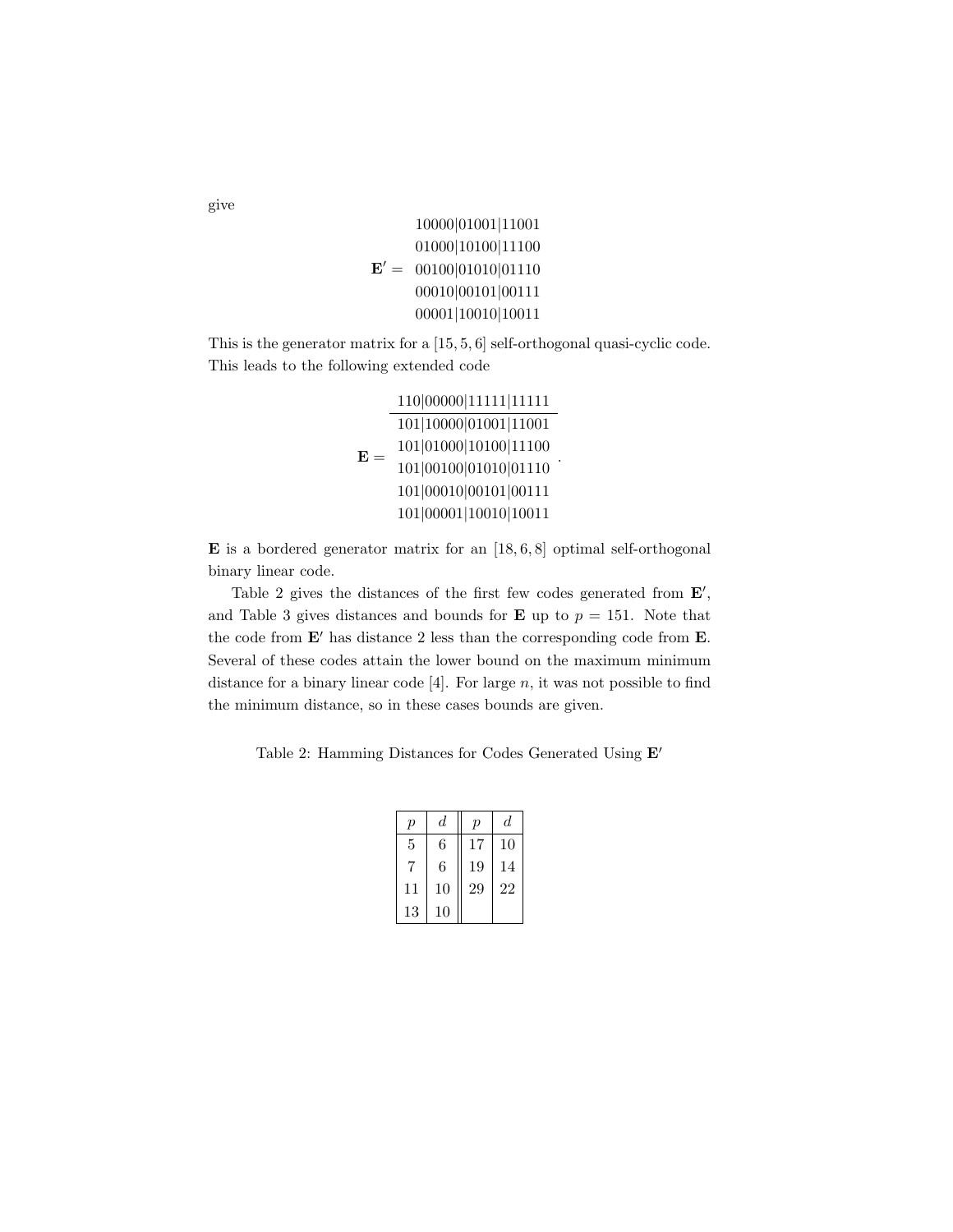Table 3: Hamming Distances for Rate 1/3 Codes Generated by E

| $\boldsymbol{p}$ | $\boldsymbol{d}$ | $\boldsymbol{p}$ | $\boldsymbol{d}$ | $\boldsymbol{p}$ | $\boldsymbol{d}$ | $\boldsymbol{p}$ | d                  | $\boldsymbol{p}$ | d                  |
|------------------|------------------|------------------|------------------|------------------|------------------|------------------|--------------------|------------------|--------------------|
| 3                | 6                | 29               | 24               | 61               | 20               | 101              | $32 - 56$          | 139              | $24 - 86$          |
| 5                | 8                | 31               | 16               | 67               | 36               | 103              | $30 - 40$          | 149              | $24 - 88$          |
| 7                | 8                | 37               | 24 l             | 71 l             | 24               | 107 <sup>1</sup> | $30 - 66$          |                  | $151 \mid 24 - 40$ |
| 11               | 12               | 41               | 20               | 73 I             | 28               | 109 <sup>°</sup> | $32 - 64$          |                  |                    |
| 13               | 12               | 43               | 28               | 79 I             | 32               | 113 <sup>1</sup> | $28 - 32$          |                  |                    |
| 17               | 12               | 47               | 24               | 83               | $34 - 48$        |                  | $127 \mid 26 - 40$ |                  |                    |
| 19               | 16               | 53               | 32               | 89               | $32 - 36$        | 131              | $28 - 78$          |                  |                    |
| 23               | 16               | 59               | 30               | $97 \mid$        | 32               |                  | $137 \mid 28 - 44$ |                  |                    |

# References

- [1] T. Beth, D. Jungnickel, and H. Lenz, Design Theory, Cambridge University Press, Cambridge, 2nd edition, 1999.
- [2] J.H. Conway and N.J.A. Sloane, A new upper bound on the minimal distance of self-dual codes, IEEE Trans. Inform. Theory 36 (1990), 1319–1333.
- [3] S.T. Dougherty, T.A. Gulliver and M. Harada, Extremal binary selfdual codes, IEEE Trans. Inform. Theory 43 (1997), 2036–2047.
- [4] M. Grassl, Bounds on the minimum distance of linear codes, available at http://www.codetables.de/.
- [5] T.A. Gulliver and M. Harada, Weight enumerators of double circulant codes and new extremal self-dual codes, Des. Codes and Cryptogr. 11 (1997), 141–150.
- [6] T.A. Gulliver and M. Harada, Classification of extremal double circulant self-dual codes of lengths 64 to 72, Des. Codes and Cryptogr. 13 (1998), 257–269.